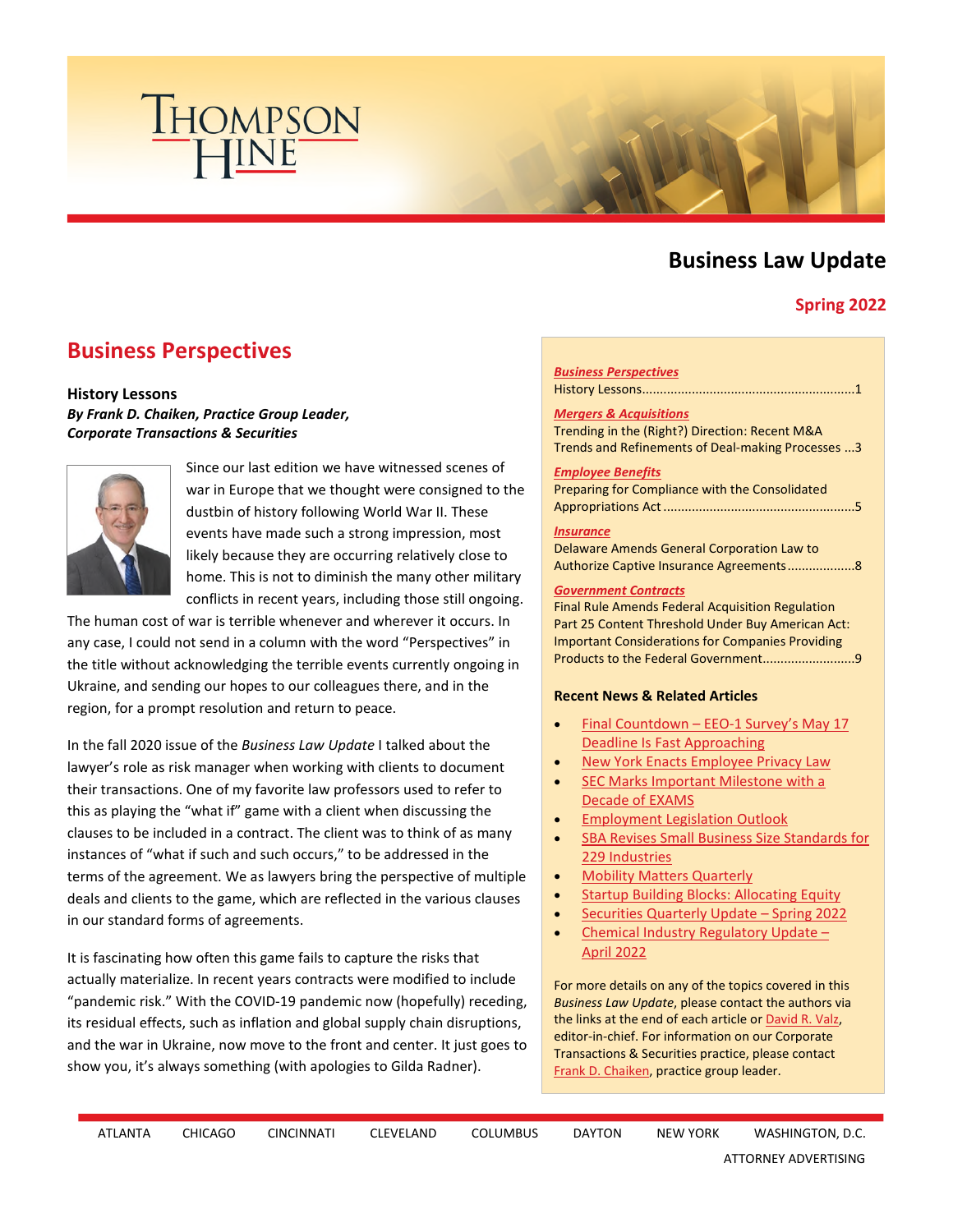Apart from careful contract drafting, insurance is a fundamental building block of any corporate risk management program. For example, among the many risks to consider are corporate directors' and officers' potential liability to shareholders and third parties, which may be mitigated with "D&O insurance." In this issue we cover amendments to Delaware corporate law allowing corporations to use captive insurance companies for this purpose. In addition, we include articles outlining recent M&A trends, summarizing new employee benefits plan compliance obligations and highlighting important considerations for government contractors related to the Buy American Act.

Speaking of history, 2022 will see the 50th anniversary of the Watergate break-in, that led to the constitutional crisis of the mid-1970s and resignation of President Nixon. We are taking this occasion to convene a symposium at the University Club of Chicago on June 9, featuring two of the major figures in

those events: John Dean, the White House Counsel at the time, and Jill Wine-Banks, one of the three Assistant Watergate Special Prosecutors involved in the prosecution. There is a link below in the newsletter with more information about this event for those who may be interested.

As always, please keep in touch, and let us know of topics you would like to see covered in future editions of the *Business Law Update*.

Stay safe,

- F r a n k

\*\*\*

*[Frank Chaiken l](http://www.thompsonhine.com/professionals/chaiken-frank)eads the firm's highly regarded Corporate Transactions & Securities practice and its more than 100 professionals, representing clients of all sizes across virtually every industry. If you have questions or would like to share your thoughts, please contact Frank at 513.352.6550 or by email t[o Frank.Chaiken@ThompsonHine.com](mailto:Frank.Chaiken@ThompsonHine.com).*

# **Watergate 50 Years On: Has the Legal Profession Forgotten Its Lessons?**



**Thursday, June 9, 4 p.m. University Club - Cathedral Hall, 76 East Monroe Street, Chicago**

Fifty years after the Watergate scandal broke, we will revisit the chain of events leading up to President Nixon's resignation in 1974. We are very pleased to welcome two of the key players: then-White House Counsel **[John Dean](https://en.wikipedia.org/wiki/John_Dean)** and **[Jill Wine-Banks](https://www.jillwinebanks.com/)**, an Assistant Watergate Special Prosecutor. The discussion will be led by Thompson Hine partner **[Jim Robenalt](https://www.thompsonhine.com/professionals/robenalt-james)**.

If you are interested in attending, please contact Katie Egan at [Katie.Egan@ThompsonHine.com.](mailto:Katie.Egan@ThompsonHine.com?subject=Watergate%2050%20Years%20On)



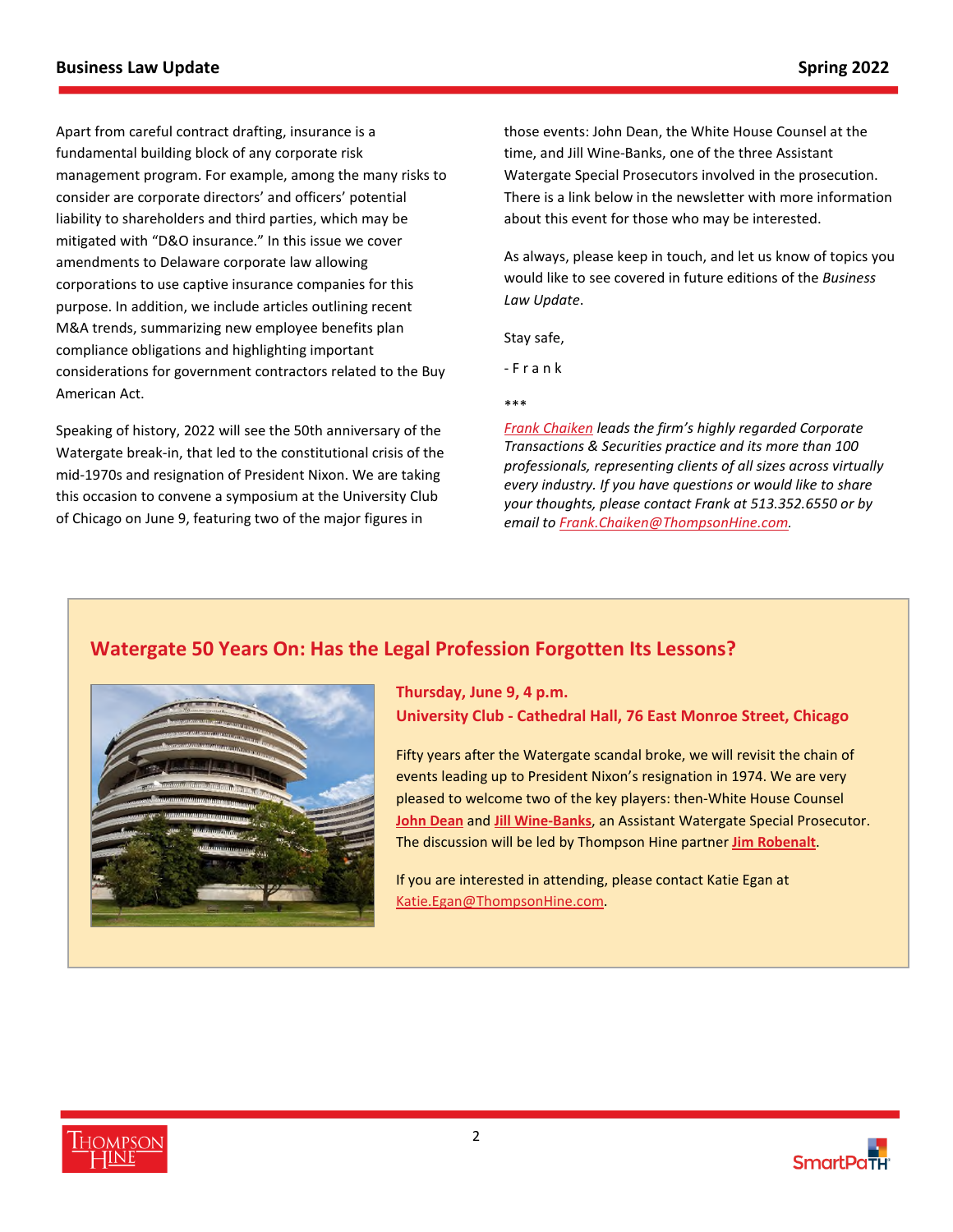# <span id="page-2-0"></span>**Mergers & Acquisitions**

**Trending in the (Right?) Direction: Recent M&A Trends and Refinements of Deal-making Processes**  *By Will Henry and Kelsey Smith*



Since early 2020, the pandemic and numerous associated world events brought unprecedented uncertainty to the near-term and long-term trajectory of mergers and acquisitions (M&A) activity, with many clients and professionals left wondering on a weekly (if not daily) basis what new global event could seemingly upend the M&A market next. Yet, despite these extraordinary times—it calls to mind the old phrase/curse, "may you live in interesting times"—M&A activity showed both impressive resilience and remarkable growth in 2021. Thus, while many clients and professionals indeed still wonder about global events, such fears are tinged with optimism that the M&A trend will continue throughout 2022 and beyond.

Global M&A transactions in 2021 shattered expectations and[, according to PriceWaterhouseCoopers \(PwC\),](https://www.pwc.com/gx/en/services/deals/trends.html) the number of transactions increased 24% year over year from 2020. 2020 was a year marked by unpredictable but ultimately relatively stagnant deal-making—within it a dramatic slowdown mid-year (in connection with initial lockdowns) countered by an active fourth quarter, such that the year ended up somewhat of a wash. Despite a lingering but constant fear of what the COVID-19 pandemic could bring next, 2021 brought an unleashed desire to increase M&A activity across multiple sectors, with more than \$5 trillion in global volume taking place. Multiple sources, including PwC and Deloitte, attribute the success seen in

2021 to the technology and media sectors. Other sectors, including pharma and medical and the industrials and chemicals sectors have seen a strong rebound (or, in some cases, countercyclicality) since the beginning of the pandemic. For example, the industrials and chemicals sector recorded \$708.4 billion in deal value, almost doubling the 2020 total. This global increase in M&A activity was also seen and felt in the United States during 2021[. Pitchbook](https://pitchbook.com/news/reports/q2-2021-us-pe-breakdown) reported that private equity firms in the United States, in the first half of 2021 alone, closed more than 3,700 deals with a combined value of \$450 billion.

Despite the global success the M&A market experienced in 2021, questions remain as to whether the rebound and resurgence will continue. The first quarter of 2022 has already brought Russia's invasion of Ukraine, ongoing supply chain disruptions, striking inflation and increases (both actual and planned) in interest rates, in part to counter inflation. Below are a few areas in which we have observed trends and changes in the deal-making process.

### **Company Restructuring and Introspection**

The COVID-19 pandemic and its associated labor and supply chain challenges forced company executives to rethink and, in some cases, revamp how they operate their companies and what steps can be taken to optimize performance and spur growth. These steps included, as an initial volley, changing the composition of their working capital (increased emphasis on long-term, durable assets), reorganizing company structure (eliminating redundant or inoperative subsidiaries), reducing costs (reductions in force or trends towards automation), lessening or eliminating demands for leasing and owning commercial real estate, and evaluating their recruiting and hiring policies (hybrid model, anyone?). According to Deloitte's *[2022 Future of M&A Trends Survey](https://www2.deloitte.com/content/dam/Deloitte/us/Documents/mergers-acqisitions/us-deloitte-2022-mna-trends-report.pdf)*, many companies are hoping to make these types of transformational changes during a M&A transaction, realizing that in an acquisition there are further synergies to be attained if, for instance, much of the target company's



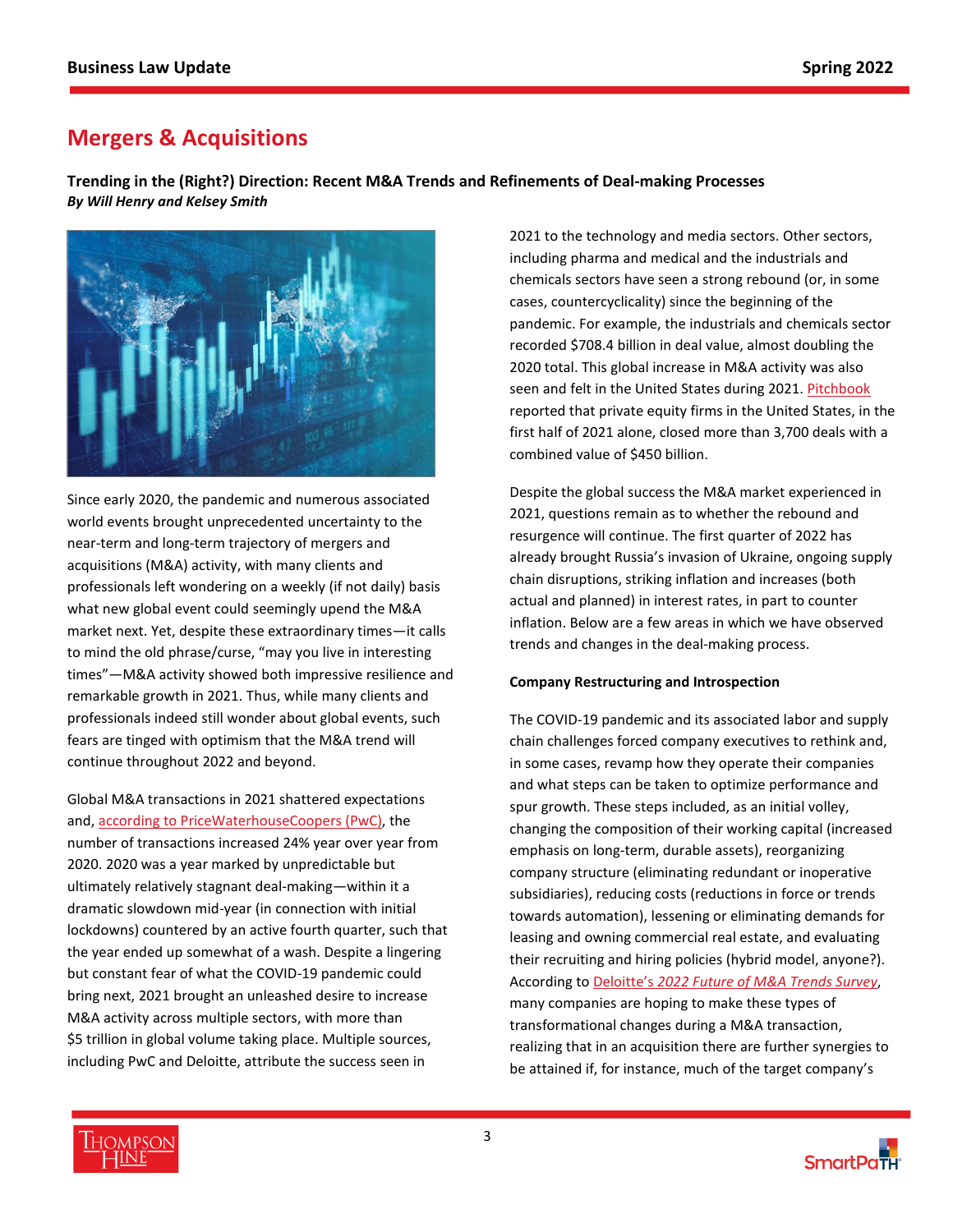workforce does not require a long-term office. Further, companies poised to continue growing inorganically via a cogent M&A strategy are more likely to cast a wider net of potential targets, realizing that geography matters meaningfully less today than it did even two years ago.

## **M&A Digitalization**

Along with social distancing, the pandemic brought the increased need for better technology and a way to connect the M&A world digitally. M&A professionals were forced to quickly pivot and learn how to use technology to assist with the deal-making process. M&A professionals now have access to a plethora of technology tools to streamline transactions and connect professionals anywhere in the world – data analytics software to assist with due diligence, artificial intelligence to review contracts, DocuSign to execute documents, Webex and Zoom to hold virtual meetings, and cloud computing to retain 24/7 access to important documents. Remarkably, certain M&A processes were sped up as in-person management meetings, onsite diligence and other "hands-on" elements, individuals found, could simply be done via videoconference. This trend is here to stay and represents a clear acceleration of technology's value in the M&A space.

### **Outside the Box Deal-making and Divestitures**

To remain competitive in the fast-paced M&A market, executives have had to consider creative routes to build capital for their companies and remain committed to their companies' strengths. One such way has been, ironically, to consider "carve-out" sales—selling outdated, unprofitable or otherwise culturally distinct (i.e., uninteresting) segments of the company's business to another buyer that will put those assets to good (or better) use. Doing so also has the (often intended) benefit of improving the selling company's cash position, which in turn frees it up to put that cash to work on other acquisitions or alternatively increase its investment in its existing divisions. Deloitte reported in its *2022 Future of M&A Trends Survey* that 57% of executives surveyed have engaged in a divestiture in the past 12 months and at least 32% are currently considering a divestiture. Deloitte also noted that many companies are exploring other creative pathways to assist with growth and long-term success, including strategic alliances, partnerships, joint ventures, and special purpose acquisition companies.

The future of M&A is, if not always bright (to the cheeryeyed deal-makers out there), resilient. Even with the pandemic, clients and professionals alike realized that opportunities abound, both in the nature of the deals themselves as well as the very ways in which they were done. As such, it's easy enough to both predict more of the same—i.e., continued reliance on technology—in the coming years as well as to fully expect that M&A will find new ways to remain, in a word, interesting.

With any questions, please contact [Will Henry o](https://www.thompsonhine.com/professionals/henry-william)r Kelsey [Smith.](https://www.thompsonhine.com/professionals/smith-kelsey)



# **Securities Quarterly Update – Spring 2022**

Please visit our website for the latest edition of *[Securities Quarterly Update](https://www.thompsonhine.com/publications/securities-quarterly-update---spring-2022)*, our newsletter that provides updates and guidance on securities regulatory and compliance issues. In this edition, we discuss the potential effects of Russia's invasion of Ukraine on public companies, including the disclosures that may be required of them under the U.S. securities laws.

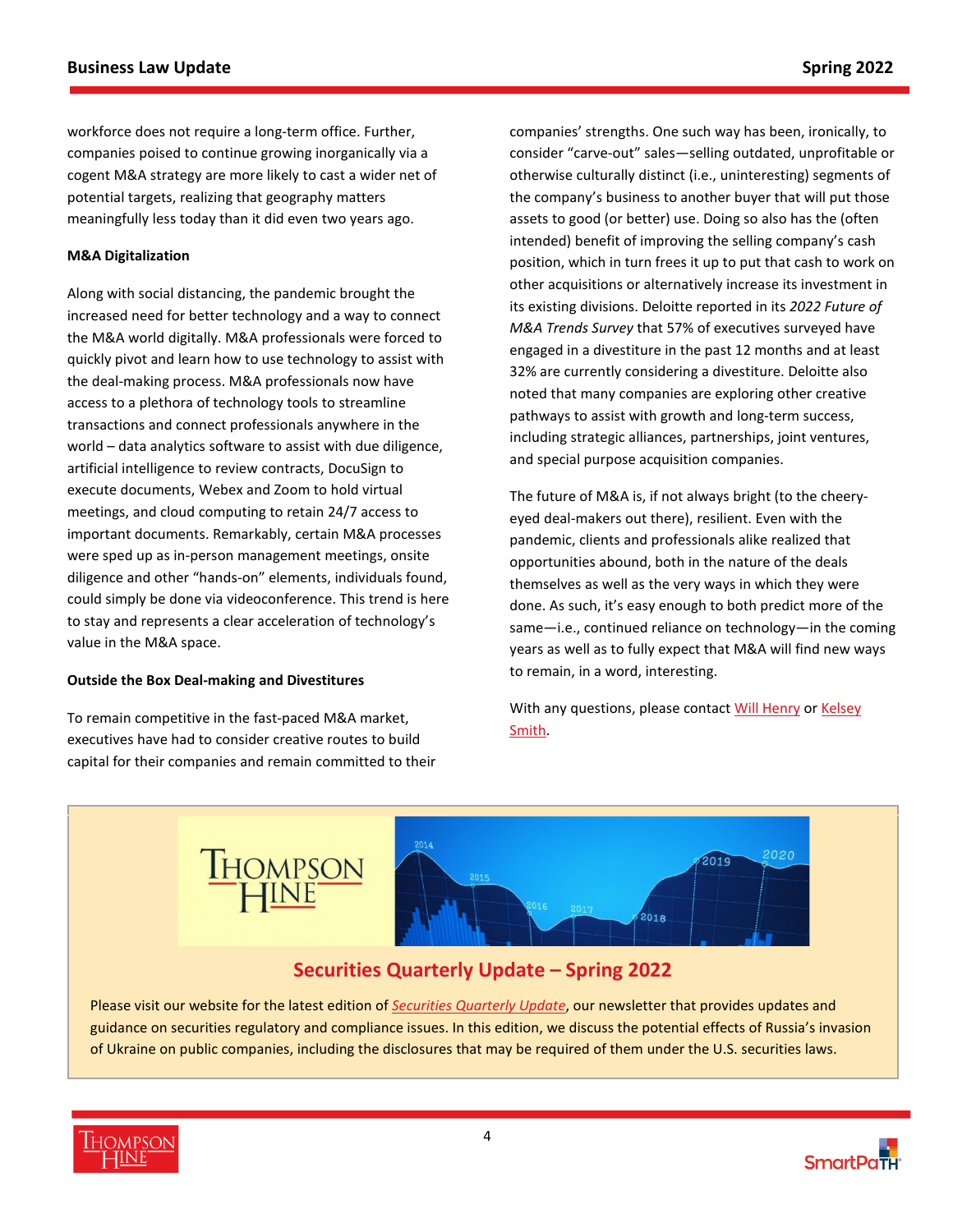# <span id="page-4-0"></span>**Employee Benefits**

## **Preparing for Compliance with the Consolidated Appropriations Act**  *By Julia Ann Love, Kim Wilcoxon, Beth A. Mandel and Avery Hutson Ozimek*

The last several years have been a roller-coaster ride for employers that offer medical plans to their employees. In addition to dealing with COVID-19, employers have had to deal with what is arguably the most significant increase in group health plan compliance obligations since the implementation of the Affordable Care Act.

Unfortunately, employers cannot satisfy these obligations alone. Most of the new obligations require employers to rely on their insurance companies or third-party administrators, who are also struggling to understand and implement compliance solutions while waiting on guidance.

This article provides a brief overview of certain key obligations imposed by the Consolidated Appropriations Act, 2021 (CAA) and regulations requiring transparency (the "Transparency Rule"), including new group health plan price transparency and reporting requirements, protection of patients from surprise billing, and implementation of new mental health parity requirements. Additional information about these requirements is being provided in our six-part webinar series: *Deciphering the New Group Health Plan Requirements Under the CAA*. Please see the box to the right or visit **[ThompsonHine.com/Events](https://www.thompsonhine.com/events/)** to register for the upcoming sessions or access recordings of past sessions.

### **Surprise Billing Protections**

Effective for plan years beginning on or after January 1, 2022, employers that offer medical plans are required to take certain steps to protect covered persons ("participants") from surprise medical billing, *i.e.*, billing for costs incurred when an out-of-network provider is unexpectedly involved in a participant's care. Under the new surprise billing rules:

 Medical plans must limit the amount that participants are required to pay for out-of-network emergency care, certain services provided by out-of-network providers at in-network facilities, and air ambulance services.

## **Webinar Series: Deciphering the New Group Health Plan Requirements Under the CAA**

#### **Session 1: CAA Overview**

On March 23[, Kim Wilcoxon](https://www.thompsonhine.com/professionals/wilcoxon-kim) and [Avery Ozimek](https://www.thompsonhine.com/professionals/ozimek-avery) provided a summary of CAA requirements, discussed issues to consider when negotiating CAA-related contract amendments with service providers, and reviewed SPD updates that should be made to reflect CAA-related plan changes. **[View the webinar recording \(YouTube\).](https://youtu.be/omd6tCtYid8)**

#### **Session 2: MHPAEA Compliance**

On April 27[, Beth Mandel](https://www.thompsonhine.com/professionals/mandel-beth) was joined by Nicole Bitter of Willis Towers Watson to discuss group health plan mental health parity compliance and the CAA's new reporting requirements. **[View the webinar recording \(YouTube\).](https://youtu.be/6dF5ICC2ibk)**

#### **Session 3: Transparency, Part 1 – Wednesday, May 25, noon to 1 p.m. ET**

[Julia Ann Love](https://www.thompsonhine.com/professionals/love-julia) and [Mark Kroboth,](https://www.thompsonhine.com/professionals/kroboth-mark) along with Lisa Miklich of Chelko Consulting, will examine new plan transparency requirements, including machine-readable files, price comparison tools, ID card disclosures, advanced EOBs, provider directories, and broker/consultant fee disclosures. **[Register online.](https://register.gotowebinar.com/register/1150431532364974605)**

#### **Session 4: Transparency, Part 2 – Wednesday, June 22, noon to 1 p.m. ET**

In our fourth session[, Julia Ann Love a](https://www.thompsonhine.com/professionals/love-julia)nd [Mark Kroboth](https://www.thompsonhine.com/professionals/kroboth-mark) will be joined by [Austin Chelko](https://chelkogroup.com/about/team/achelko/) of Chelko Consulting Group to continue their examination of new plan transparency requirements. **[Register online.](https://register.gotowebinar.com/register/1975728258708533519)**

### **Session 5: Surprise Billing – Wednesday, July 27, noon to 1 p.m. ET**

[Laura Ryan](https://www.thompsonhine.com/professionals/ryan-laura) and [Tenechia Lockhart](https://www.thompsonhine.com/professionals/lockhart-tenechia) will be joined by representatives from Aon to discuss the new no surprise billing requirements, including how the requirements are impacting plan costs and the latest legal challenges related to certain aspects of the new requirements. **[Register](https://register.gotowebinar.com/register/4484221156526037007)  [online.](https://register.gotowebinar.com/register/4484221156526037007)**

#### **Session 6: Lessons Learned and Q&A – Wednesday, August 24, noon to 1 p.m. ET**

In our sixth and final webinar, our Employee Benefits team will wrap up the series with a summary of lessons learned and answer your lingering CAA questions. **[Register online.](https://register.gotowebinar.com/register/1333643154902206733)**



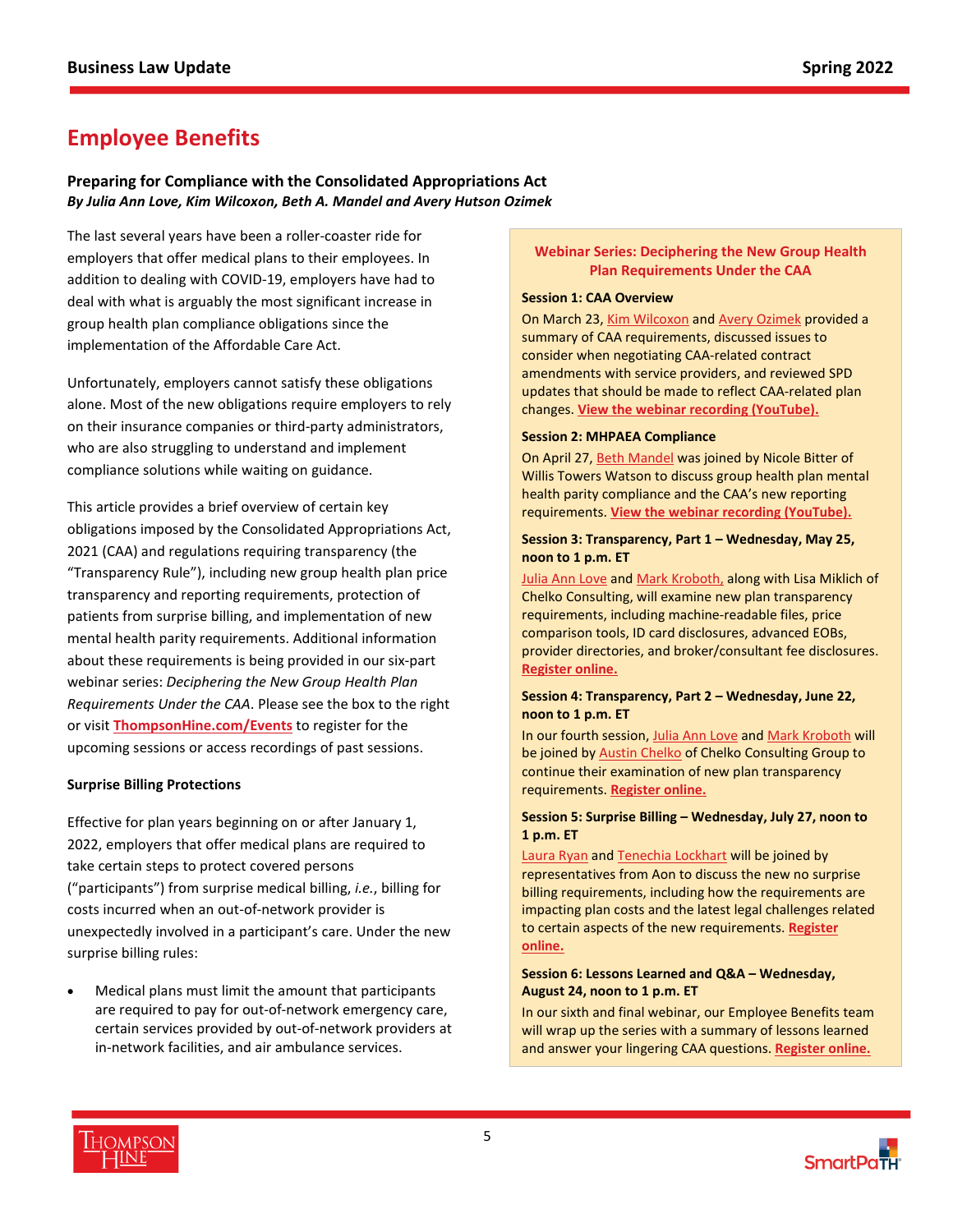- Any amounts that participants must pay for these outof-network services must count towards the in-network deductible and out-of-pocket maximum.
- The out-of-network providers of these services are prevented from balance billing the participants for such services.
- Medical plans must follow a specific process for determining the amount to be paid to an out-ofnetwork provider for such services, and the plan may be required to submit to binding arbitration if the out-ofnetwork provider believes the plan's payment is insufficient.
- Medical plans must post a surprise billing notice on a public website of the plan.

The surprise billing requirements apply to employerprovided major medical plans, including plans that are considered grandfathered under the Affordable Care Act. However, the requirements do not apply to plans covering only retirees.

Sessions 5 and 6 of our webinar series will address these requirements and cover lessons learned during the first part of 2022.

## **Transparency and Reporting**

The CAA and Transparency Rule impose a complex web of reporting and information sharing requirements, including but not limited to the following:

- By July 1, 2022, employer-provided medical plans must make two machine-readable files available to the public: one containing in-network provider rate data and another containing historical information about payments to out-of-network providers. Thereafter, those files must be updated monthly and reflect the date of the most recent update. (The Transparency Rule also originally required a third machine-readable file addressing prescription drug pricing, but enforcement of that requirement has been delayed pending further rulemaking.)
- Employer-provided medical plans must report on certain prescription drug information annually. The first reports – for the 2020 and 2021 calendar years – are due December 27, 2022. Thereafter, reports will be due each



June 1 of the year following the reporting year (e.g., the 2022 calendar year report is due June 1, 2023).

 Beginning January 1, 2023, employer-provided medical plans must make certain price comparison tools, including an online database, available to participants. For the first year, the tool must cover 500 specific items and services identified by the Department of Labor (DOL), the Department of Health and Human Services and the Department of the Treasury. Beginning January 1, 2024, the tool must address all remaining items and services covered under the plan.

Sessions 3, 4, and 6 of our webinar series will address the above requirements and other new transparency and reporting obligations.

## **Mental Health Parity**

While the requirements of the Mental Health Parity and Addiction Equity Act (MHPAEA) are not new, the CAA imposed a new obligation to document compliance relating to non-qualitative treatment limitations (NQTLs) (e.g., preauthorization requirements, step therapy protocols, prescription drug formulary design, etc.).

Employer-provided medical plans that are subject to MHPAEA must perform and document comparative analyses of all NQTLs applied to mental health and substance use disorder services under the plan, and plans must be ready to quickly provide that analysis to the DOL upon request. Compliance with this written analysis requirement is proving to be difficult, as employers rarely have the information and expertise needed to prepare this documentation

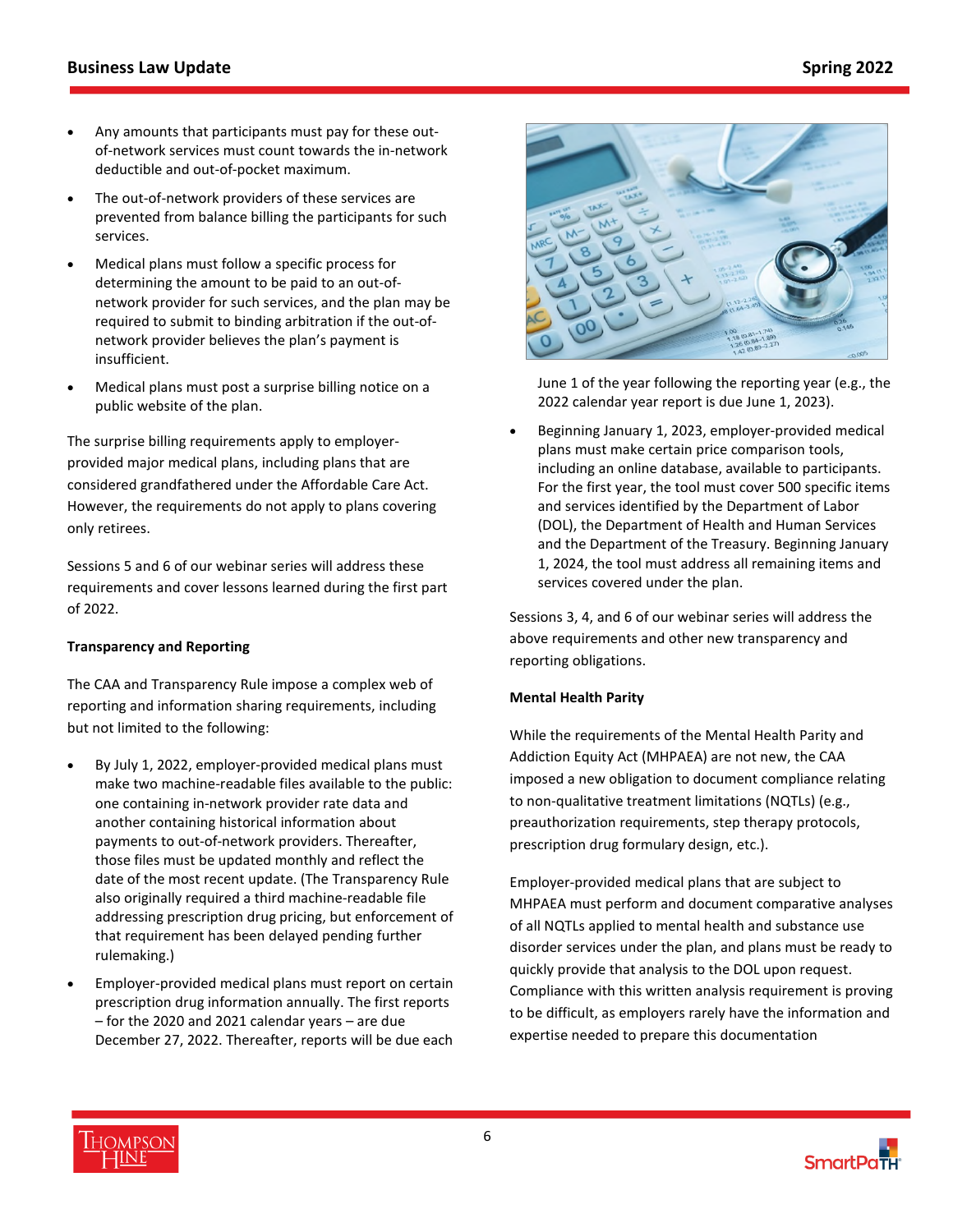themselves. However, MHPAEA enforcement continues to fall at or near the top of the DOL's enforcement priority list.

Sessions 2 and 6 of our webinar series will address MHPAEA compliance and cover lessons learned during the past year and a half.

### **Immediate Concerns**

Employers should be working with their health insurance companies (for fully-insured plan options) or third-party administrators (for self-funded plan options) to ensure that their medical plans will be compliant with all of these new obligations. Employers should also be working to update plan documentation and communications.

Session 1 of our webinar series provided an overview of considerations to address when contracting with insurers/administrators and when updating plan documentation.

Please contac[t Julia Ann Love,](https://www.thompsonhine.com/professionals/love-julia) [Kim Wilcoxon,](https://www.thompsonhine.com/professionals/wilcoxon-kim) [Beth Mandel](https://www.thompsonhine.com/professionals/mandel-beth) or [Avery Ozimek w](https://www.thompsonhine.com/professionals/ozimek-avery)ith any questions.

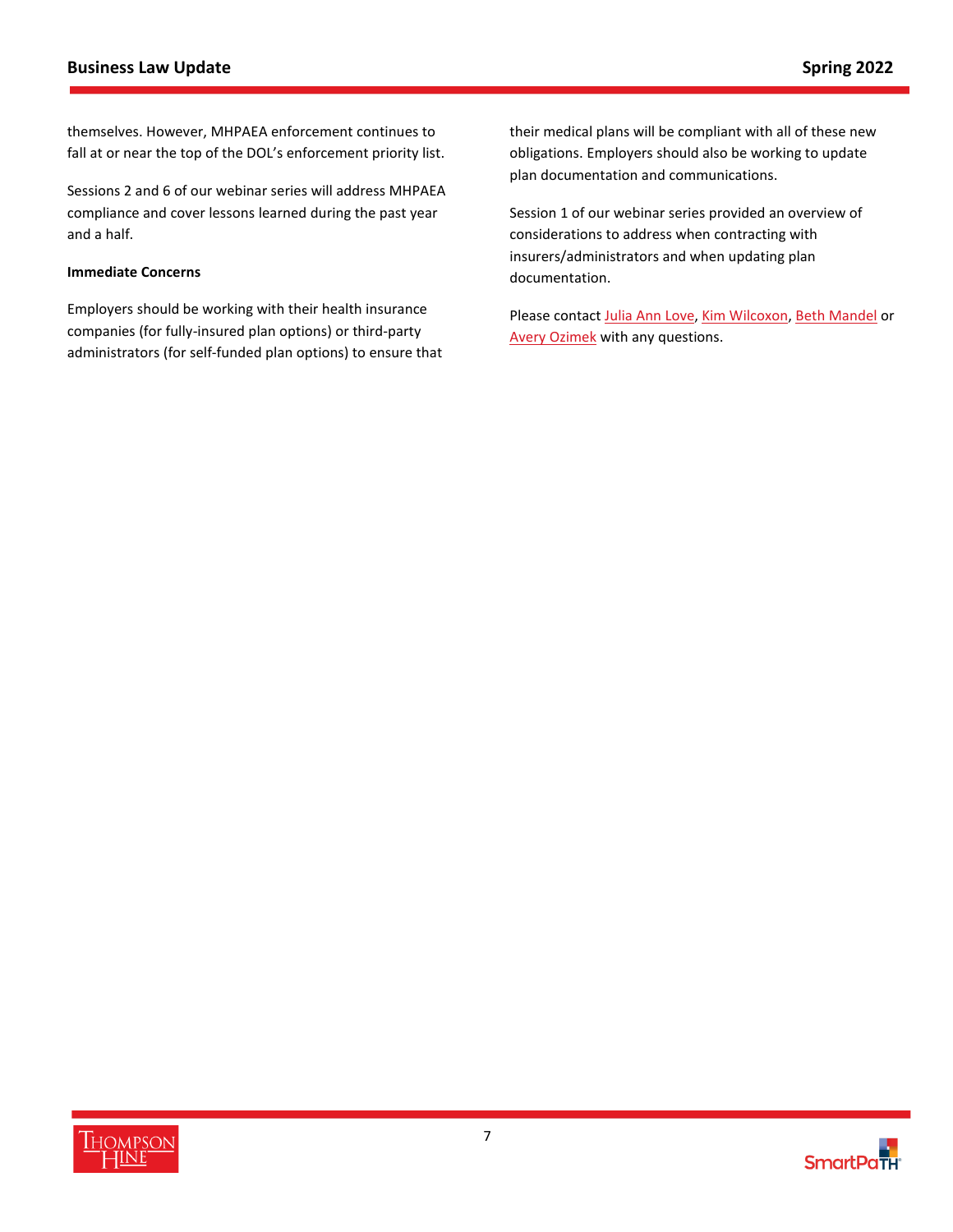# <span id="page-7-0"></span>**Insurance**

**Delaware Amends General Corporation Law to Authorize Captive Insurance Agreements** *By Robert Ansehl* 



The Delaware Legislature recently amended §145 of the Delaware General Corporation Law (DGCL) to allow captive insurers to issue directors and officers insurance coverage, including both Side-A (individual protection to directors and officers) and Side-B (corporate protection) insurance. The amendment clarified a legal ambiguity under the existing DGCL – previously, captives were not permitted to provide indemnity to their affiliated insureds for breach of fiduciary duty claims brought derivatively.

Amended DGCL §145 now allows public and private companies (whether formed in Delaware or elsewhere) to establish new captives or expand current captive insurance coverage to better manage insurable risks, including protection for their officers and directors. The amendment confirms that a captive can issue directors and officers protection, including coverage for derivative claims, judgements, settlements, government investigations and attendant penalties and fines. However, captives still may not provide coverage for liabilities attributable to personal profiteering or financial advantages, or knowing criminal, fraudulent or similar activities that violate the law. That prohibition is not different than limits on the traditional

insurance market. The amended law requires that the shareholder(s) approve the coverage at the captive level and that the board of directors has management oversight duty.

Captives, generally, are directly or indirectly owned by the insured(s) or an affiliate and are subject to state insurance laws and sometimes federal law requirements. They provide insurance coverage much in the same manner as the traditional commercial insurance markets. However, captive coverage can be tailored to better address a company's needs, including coverage limits, claims administration, investments and premiums. Generally, payments to captives have the same tax treatment as payments to unaffiliated third-party insurance carriers. As a result, captive insurers have been an effective means to enhance business owners' economics while prudently distributing and managing insurance risks. Captives can be especially helpful as an alternative when insurance premiums are on the rise or in times of volatile coverage limits in the traditional commercial markets, and may be a particularly good fit for life sciences, cannabis and digital asset companies, SPACs and other hard to insure companies. However, the same advantages that inure to most all other companies and captives have been advantageous to industries as diverse as trucking to manufacturing and services, as well as entertainment and hospitality.

A link to the amended law is provided here: [DGCL §145.](https://legis.delaware.gov/json/BillDetail/GenerateHtmlDocument?legislationId=79045&legislationTypeId=1&docTypeId=2&legislationName=SB203) 

Thompson Hine's Insurance group has insightful and practical experience and can assist clients with establishing captives and with other insurance matters. Please reach out to **Bob Ansehl** for assistance or more information.



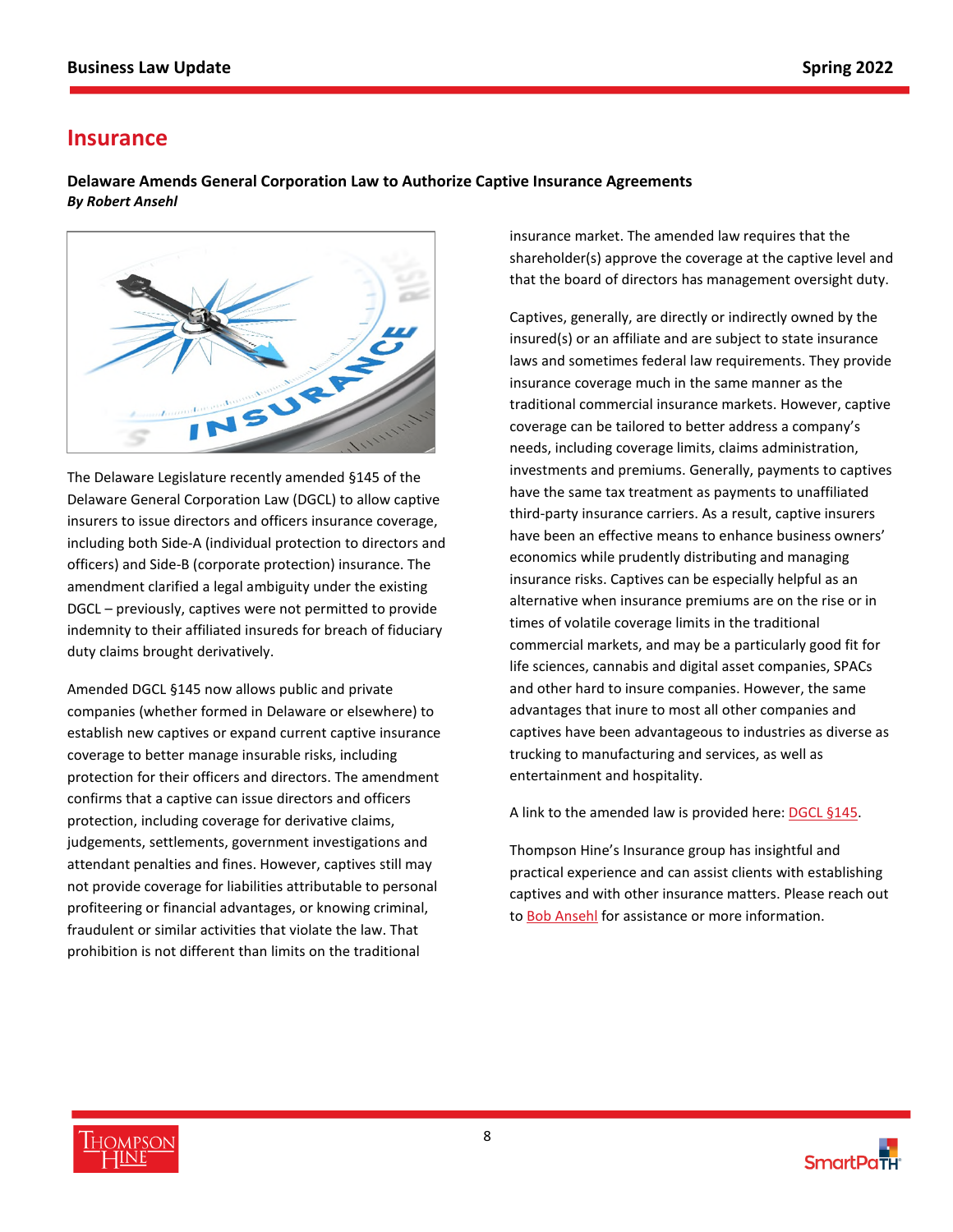# <span id="page-8-0"></span>**Government Contracts**

**Final Rule Amends Federal Acquisition Regulation Part 25 Content Threshold Under Buy American Act: Important Considerations for Companies Providing Products to the Federal Government**  *By Francis E. (Chip) Purcell, Jr., Jessica V. Haire, Tom Mason, Ryan S. Spiegel, Joseph R. Berger and Mona Adabi* 

Contractors supplying end products and construction material in support of a federal contract subject to the Buy American Act (BAA or Act) will be required to comply with an increased domestic content threshold beginning this fall. On March 7, 2022, the Department of Defense, General Services Administration and National Aeronautics and Space Administration issued a [final rule](https://www.federalregister.gov/documents/2022/03/07/2022-04173/federal-acquisition-regulation-amendments-to-the-far-buy-american-act-requirements) amending Part 25 of the Federal Acquisition Regulation (FAR), which implements the BAA. The final rule implements aspects of the Biden administration's executive order of January 25, 2021 (EO 14005), which focused on increasing the federal government's purchase of domestic products and developing the supplier base in the United States. The new final rule, effective on October 25, 2022, also provides for relaxation of the increased domestic content threshold upon an agency determination that compliance with the increased threshold is not feasible or that there are no end products or construction materials that meet the new domestic content threshold, or that such products are of unreasonable cost.

The final rule follows a proposed rule issued in 2021 that sought to implement elements of Executive Order 14005, "Ensuring the Future Is Made in All of America with All of America's Workers," which aimed to increase the federal government's use of domestic products. The final rule amends FAR Part 25 to implement (i) a near-term increase to the domestic content threshold following a short grace period during which contractors can prepare for future increases and a schedule for such increases; (ii) a fallback threshold that would allow for products meeting a specific lower domestic content threshold to qualify as domestic products under certain circumstances; and (iii) a framework for application of an enhanced evaluation factor (price preference) for a domestic product that is considered a critical item or made up of a critical component. Each element of the final rule is discussed in detail below.



### **Increase to Domestic Content Threshold**

The final rule gradually increases the domestic content threshold of the Act over a period of several years. The rule increases the threshold from 55% to 60% initially, then to 65% in calendar year 2024, and then to 75% in 2029. The rule provides that the initial increase to 60% will occur in October 2022 to allow industry time to plan for the new threshold, a change from the proposed rule. The rule states that a supplier that is awarded a contract with a period of performance spanning the schedule of content increases will not be entitled to maintain the applicable threshold at the beginning of contract performance, and instead will be required to comply with each increased threshold for the items in the year of delivery.

The final rule states that in response to comments received following issuance of the proposed rule, the FAR Council has included provisions at FAR 25.101(d) and 25.201(c) that provide for a senior procurement executive to allow the application of an alternate domestic content test in defining "domestic end product" or "domestic construction material" where the requirement to comply with the increased thresholds would not be feasible. The rule requires the senior procurement executive to consult with the Made in



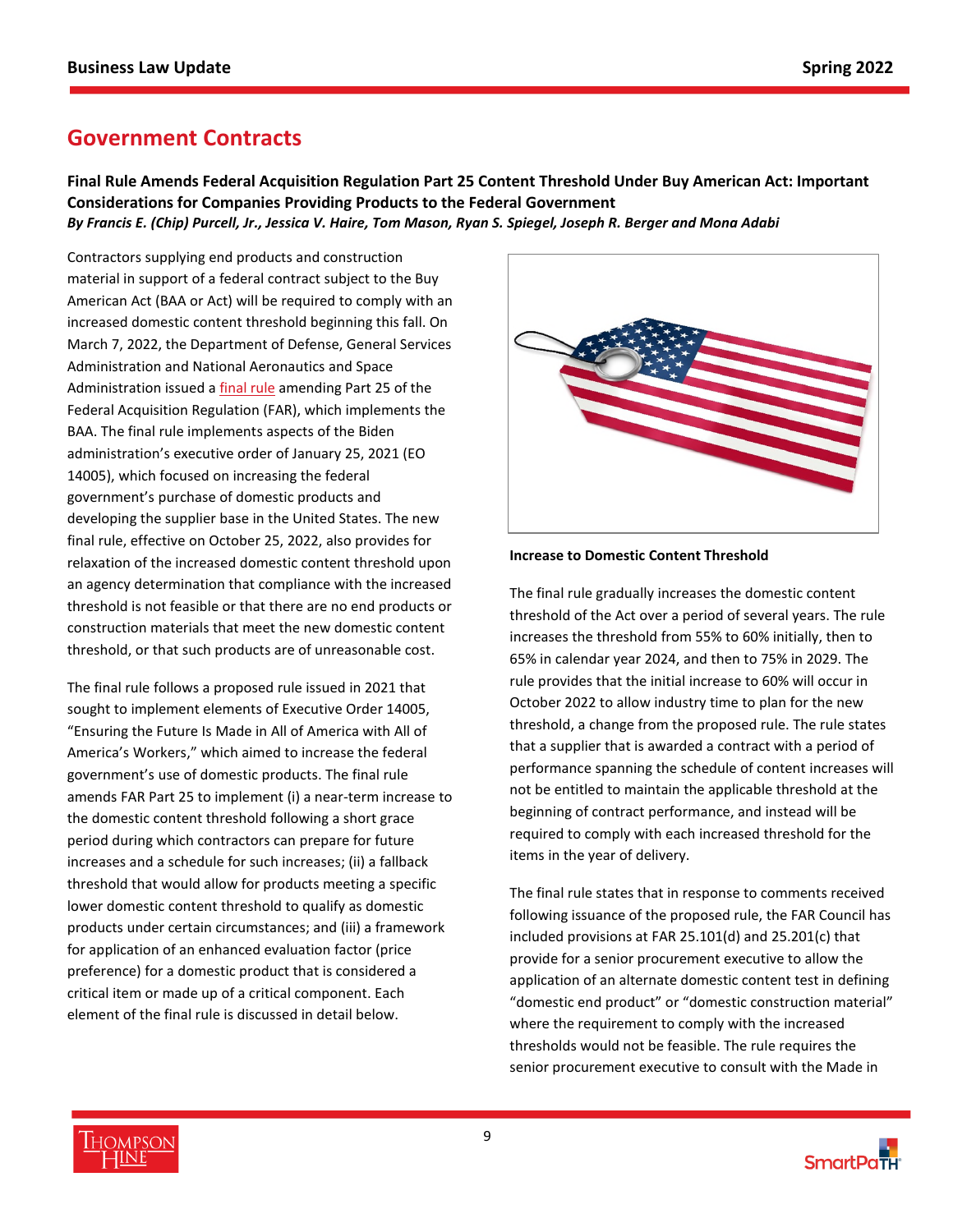America Office (MIAO) prior to application of any alternate domestic content test, and it states that the MIAO will work with agencies to develop an appropriate process for consultation.

## **Fallback Threshold**

The final rule provides that until one year after the increase of the domestic content threshold to 75%, an agency may use the current 55% domestic content threshold in instances where the agency has determined that there are no end products or construction materials that meet the new domestic content threshold, or such products are of unreasonable cost. The rule states that the fallback threshold requires offerors to indicate which of their foreign end products exceed 55% domestic content, and that the fallback threshold only applies to construction material that does not consist wholly or predominantly of iron or steel or a combination of both and that are not COTS items, as well as to end products that do not consist wholly or predominantly of iron or steel or a combination of both and that are not COTS items. The fallback threshold would cease to apply one year after the domestic content threshold increases to 75%, in order to "send a clear signal to the Federal marketplace that the Federal Government is fully committed to suppliers who increase their reliance on domestic supply chains."

# **Enhanced Price Preferences for Critical Products and Critical Components**

The final rule establishes a framework through which higher price preferences will be applied to end products and construction material that are determined to be critical or made up of critical components. The rule states that a subsequent rulemaking issuance will establish the definitive list at FAR 25.105 of critical items and critical components in the FAR as well as their associated enhanced price preferences that OMB deems to be "critical" to U.S. supply chains or made up of "critical components," which will be based upon the supply chain reviews that federal agencies conducted pursuant to President Biden's Executive Order of February 24, 2021 [\(EO 14017\)](https://www.whitehouse.gov/briefing-room/presidential-actions/2021/02/24/executive-order-on-americas-supply-chains/). The final rule notes that while reporting remains a government priority, the reporting requirement will be deferred to the rulemaking that establishes the definitive list at FAR 25.105.

### **Contractor Considerations under New Rule**

Contractors that supply products or construction materials in support of a government contract that is subject to the BAA should understand the implications of the final rule as well as the status of issues identified in the January 2021 executive order on procurement of domestic products.

First, the increased domestic content thresholds established by the final rule may require some companies to alter their sourcing and manufacturing practices to continue benefiting from domestic preferences under the Act. While the final rule delays implementation of the initial increase in the domestic content threshold from 55% to 60%, the final rule maintains the proposed rule's timetable for implementation of the remaining threshold increases through 2029. The increase from the current threshold of 55% to the ultimate threshold of 75% is significant, and while contractors have time to adjust their sources of supply and manufacturing processes, any delay in a contractor's efforts to prepare for the threshold increases will pose significant compliance risks.

Second, although the final rule allows for use of an alternate domestic content test by which a senior agency procurement executive determines that compliance with the applicable threshold would not be feasible, the specifics of this process remain unclear. In particular, the final rule does not address the standard that the procurement executive should use in determining whether compliance with the applicable threshold is feasible or not. Further, use of an alternate content test requires consultation and approval by the MIAO, which is a yet-to-be determined process.

Third, despite the January 2021 executive order directing the FAR Council to examine the current exemption for commercial information technology under the BAA, the final rule is silent on the exemption or its future. The commercial information technology exemption remains a significant relaxation of the BAA's requirements, and any effort by the FAR Council to rescind it will have a significant impact upon companies that supply IT products to the federal government.